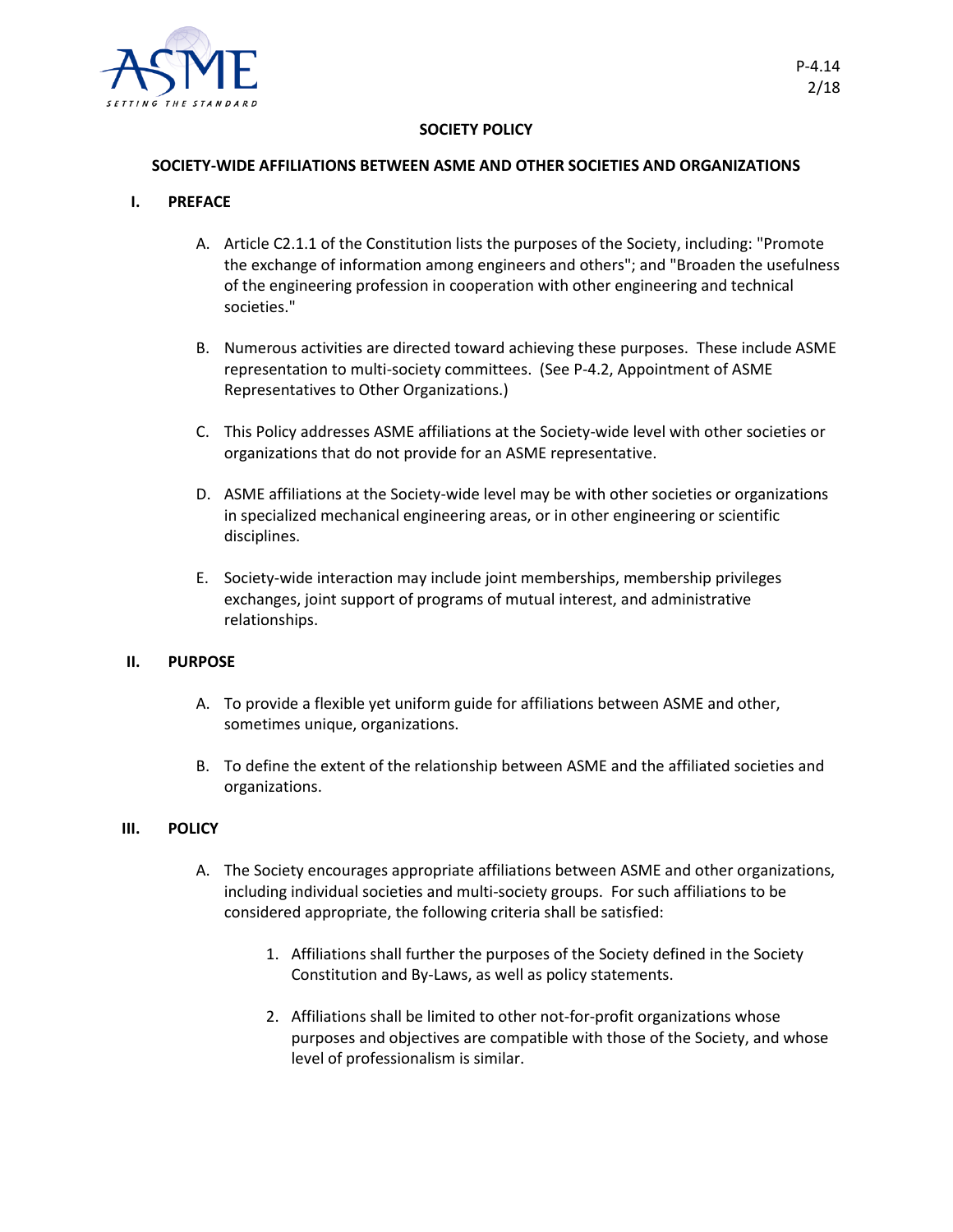- 3. Affiliations with membership societies shall be limited to those with reasonably equivalent and compatible membership qualifications.
- 4. ASME membership criteria shall not be affected by the affiliation.
- 5. Affiliations shall result in explicit advantages to each party.
- B. The affiliation document shall include the following provisions:
	- 1. All ASME members shall be treated alike, independent of age, race, color, ethnicity, sex (including pregnancy), gender, gender identity, gender expression, national origin, citizenship status, religion, sexual orientation, disability, and veteran or military status.
	- 2. Areas of agreement, methods of cooperation, respective rights and privileges of the parties entering into the affiliation shall be specified.
	- 3. The copyright policy of each organization shall be respected by the other organization.
	- 4. The intellectual property of each organization may not be republished by the other organization without first obtaining written permission from the originating organization.
	- 5. Provisions for review, amendment and termination shall be included. The review shall be conducted at least triennially by the responsible ASME unit and reported to the Board of Governors.
	- 6. The independence or autonomy of either party shall not be inhibited and ASME shall not be responsible for actions of the other organization.
- C. Any proposed affiliation or amendment to an existing affiliation is neither valid nor binding until approved by the ASME Board of Governors.

# **IV. PROCEDURE**

- A. A recommendation for affiliation may be made by any individual or group, internal or external to ASME.
- B. A recommendation for an affiliation shall be referred to the appropriate Society unit.
- C. The responsible unit shall submit the proposal to the Committee on Organization and Rules, which shall consult with all affected Society units.